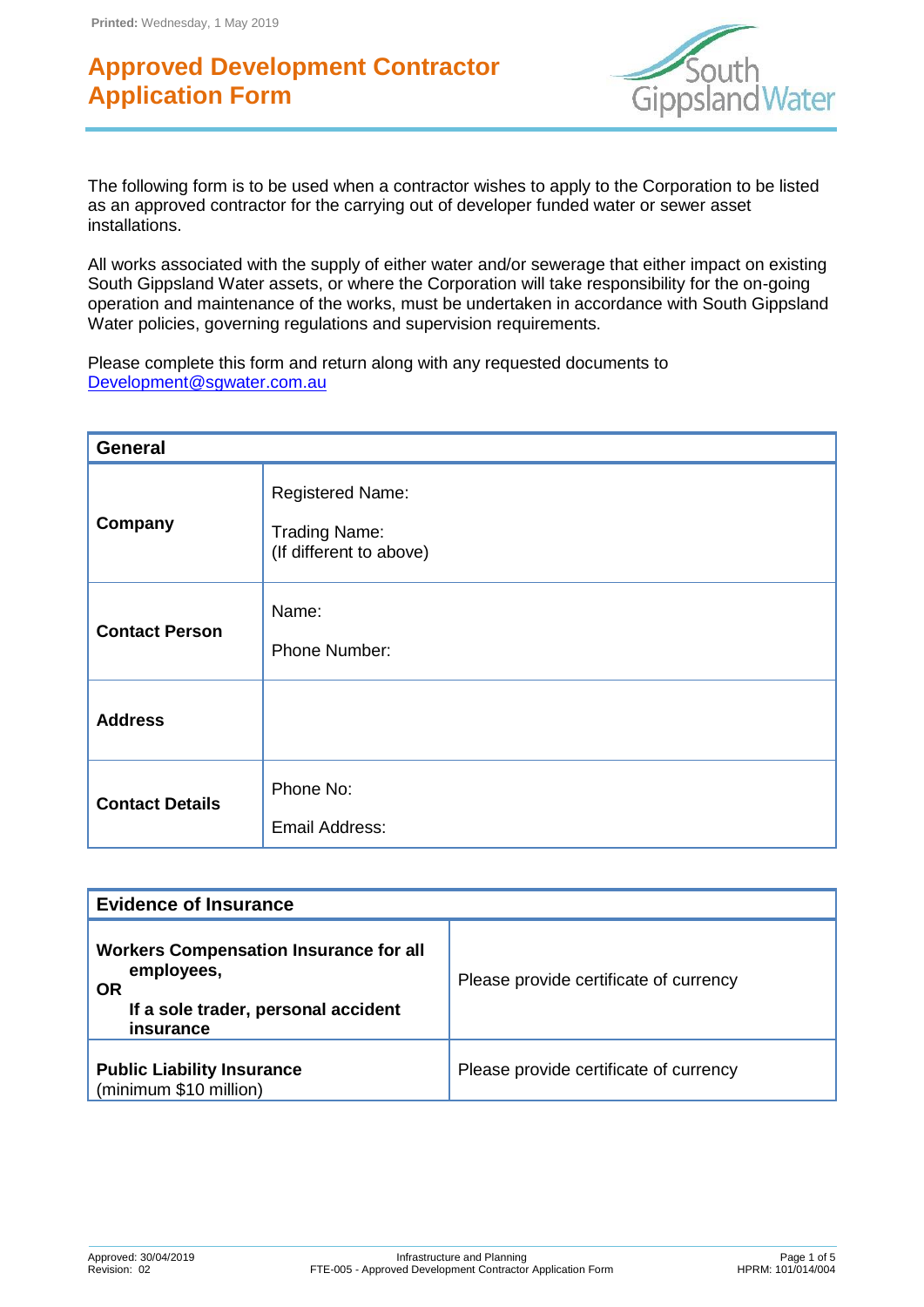

#### **Indicate the category of work you seek approval for:**

Please note that approvals for work will be based on the category and will cover all work in the category. The subcategories below are listed to help small scale developers (e.g. 2 lot subdivisions) identify contractors who are willing to undertake this type of minor work.

| Category                                   | <b>Sub-Category</b>                                                                                   | <b>Please</b><br>Tick               |
|--------------------------------------------|-------------------------------------------------------------------------------------------------------|-------------------------------------|
|                                            | <b>Short Reticulation Extensions &lt;100m</b>                                                         |                                     |
| Water                                      | <b>Subdivision Reticulation Installations</b>                                                         | L.                                  |
| <b>Gravity</b>                             | <b>Property Connection Cut-in</b><br>(>1.5m deep or into Maintenance Hole)                            |                                     |
| Sewer                                      | <b>Subdivision Reticulation Installation</b>                                                          | L.                                  |
| <b>Pressure</b><br><b>Sewer</b>            | Connection to South Gippsland Water Main from Property<br><b>Sewer Pump Station</b>                   |                                     |
|                                            | Rising / Pressure Main Installation                                                                   | L.                                  |
|                                            | <b>Catchment Sewer Pumping Stations</b><br>(South Gippsland Water Owned)                              |                                     |
| Sewer<br><b>Pumping</b><br><b>Stations</b> | <b>Property Sewer Pumping Stations</b><br>(Poowong-Loch-Nyora & Alberton South Gippsland Water Owned) | SGW<br><b>Contractors Only</b>      |
|                                            | <b>Privately Owned Property Sewer Pumping Stations</b>                                                | Approval by<br>SGW not<br>required. |

### **Training and Qualifications**

All contractors must be aware of the relevant Water Services Association of Australia Codes (WSA) and the South Gippsland Water Supplements to the Melbourne Retail Water Authority editions of the codes.

Contractors are expected to have access to a copy of the relevant codes.

All Contractors must possess adequate licences and qualifications to undertake certain works, these are listed below:

|                                                                             | Water     | <b>Gravity</b><br><b>Sewer</b> | <b>Pressure</b><br><b>Sewer</b> | <b>Sewer</b><br><b>Pump</b><br><b>Stations</b> |
|-----------------------------------------------------------------------------|-----------|--------------------------------|---------------------------------|------------------------------------------------|
| Construction Industry Induction<br>(White /Red Card)                        | Mandatory | Mandatory                      | Mandatory                       | Mandatory                                      |
| Confined Space Entry Certificate of<br>Competency<br>(minimum of 2 persons) |           | Mandatory                      |                                 | Mandatory                                      |
| <b>Trench Shoring</b><br><b>Certificate of Competency</b>                   |           | Mandatory                      |                                 | Mandatory                                      |
| <b>Earthmoving Equipment Operator</b><br>Evidence of competency             | Mandatory | Mandatory                      | Mandatory                       | Mandatory                                      |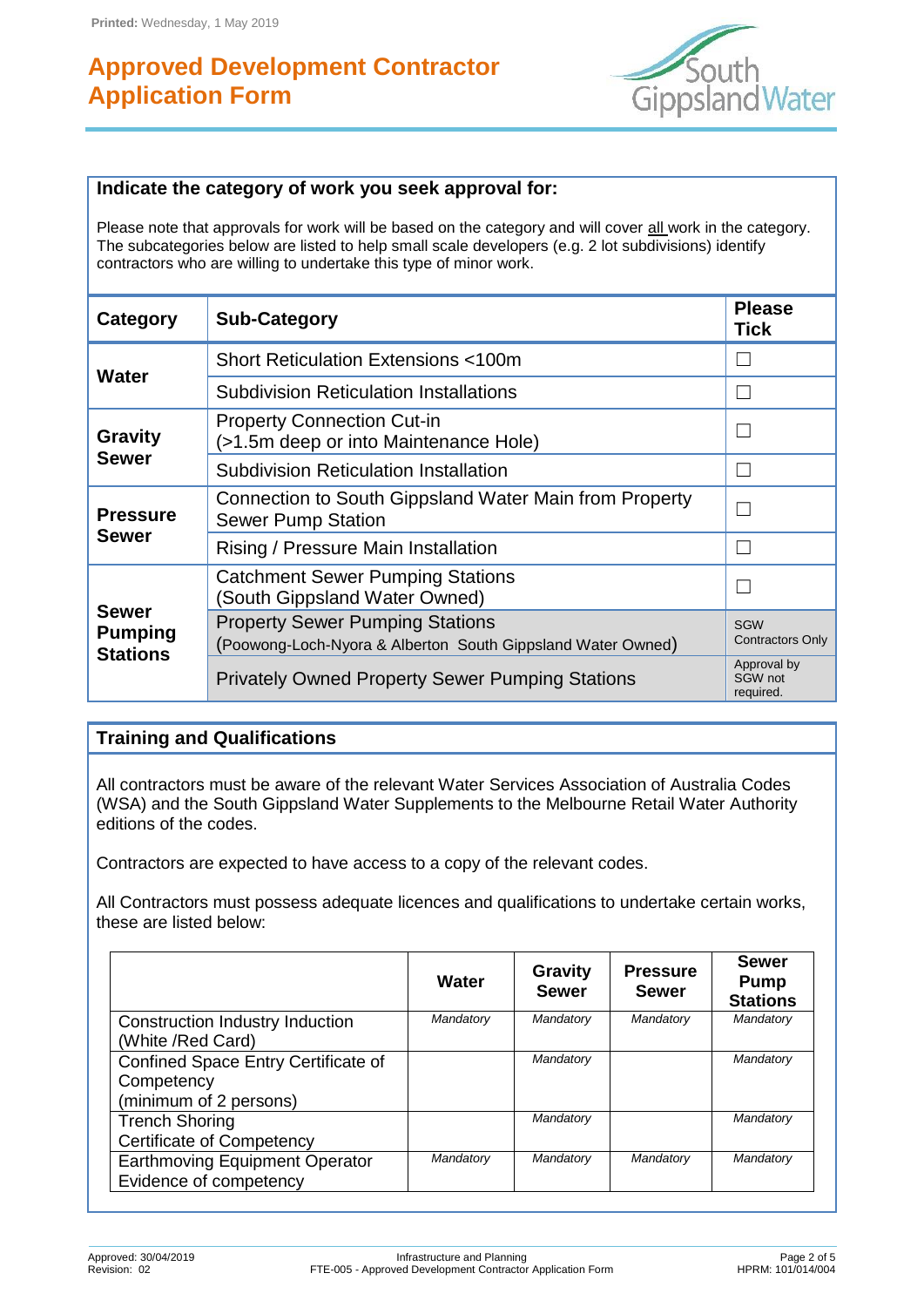

Other useful training may include:

| <b>Apply First Aid</b>                                                               | <b>Spotters Certificate</b>       |  |
|--------------------------------------------------------------------------------------|-----------------------------------|--|
| <b>Traffic Controller</b>                                                            | Non-friable asbestos pipe removal |  |
| <b>WSA MRWA Training Water / Sewer</b>                                               | PE welding                        |  |
| Aquatec Pump Station Installation Training   Occupational Health and Safety Training |                                   |  |

*Please note that immunisation for Hepatitis A & B are highly recommended for contractors dealing with live sewer connections. South Gippsland Water can provide further guidance on General Waste Water Safety as required.*

*Please provide evidence of applicable training and competencies for your workforce when returning this form.*

| <b>Name</b> | Role | <b>Training &amp; Competencies</b> |
|-------------|------|------------------------------------|
|             |      |                                    |
|             |      |                                    |
|             |      |                                    |
|             |      |                                    |
|             |      |                                    |
|             |      |                                    |
|             |      |                                    |
|             |      |                                    |
|             |      |                                    |
|             |      |                                    |
|             |      |                                    |
|             |      |                                    |
|             |      |                                    |
|             |      |                                    |
|             |      |                                    |
|             |      |                                    |
|             |      |                                    |
|             |      |                                    |
|             |      |                                    |
|             |      |                                    |
|             |      |                                    |
|             |      |                                    |
|             |      |                                    |
|             |      |                                    |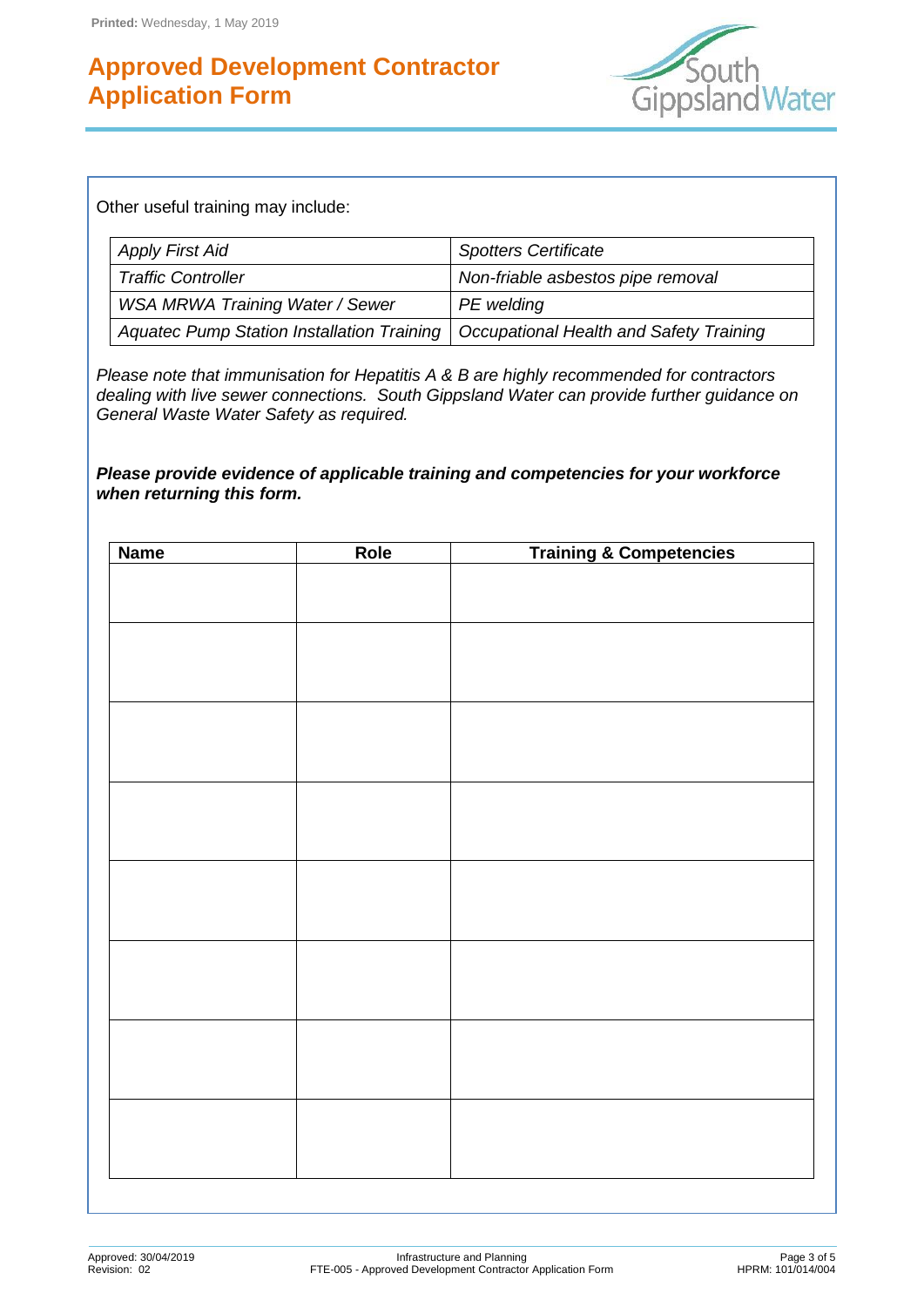

#### **Referees**

*Contractors are expected to have demonstrable experience in the categories of work that they are seeking approval for. Please provide details of referees who can confirm work in the above areas.*

| 1. | <b>Company Name</b>   |                        |
|----|-----------------------|------------------------|
|    | <b>Contact Person</b> | Name:<br>Phone Number: |
| 2. | <b>Company Name</b>   |                        |
|    | <b>Contact Person</b> | Name:<br>Phone Number: |
| 3. | <b>Company Name</b>   |                        |
|    | <b>Contact Person</b> | Name:<br>Phone Number: |

### **Working as an Approved Contractor**

Contractor Contact Details will be posted on the South Gippsland Water website. It is the responsibility of the contractor to alert South Gippsland Water if these details change, failure to keep these details up to date will result in removal from the approved contractor list.

Developers make contact with approved contractors to obtain quotes for connections and extensions, this is entirely the developer's decision and South Gippsland Water is not involved in these commercial arrangements.

Approved Contractors are responsible for assessing the requirements of the work and ensuring employees are adequately trained and are utilising appropriate equipment in order to conduct work in a safe manner.